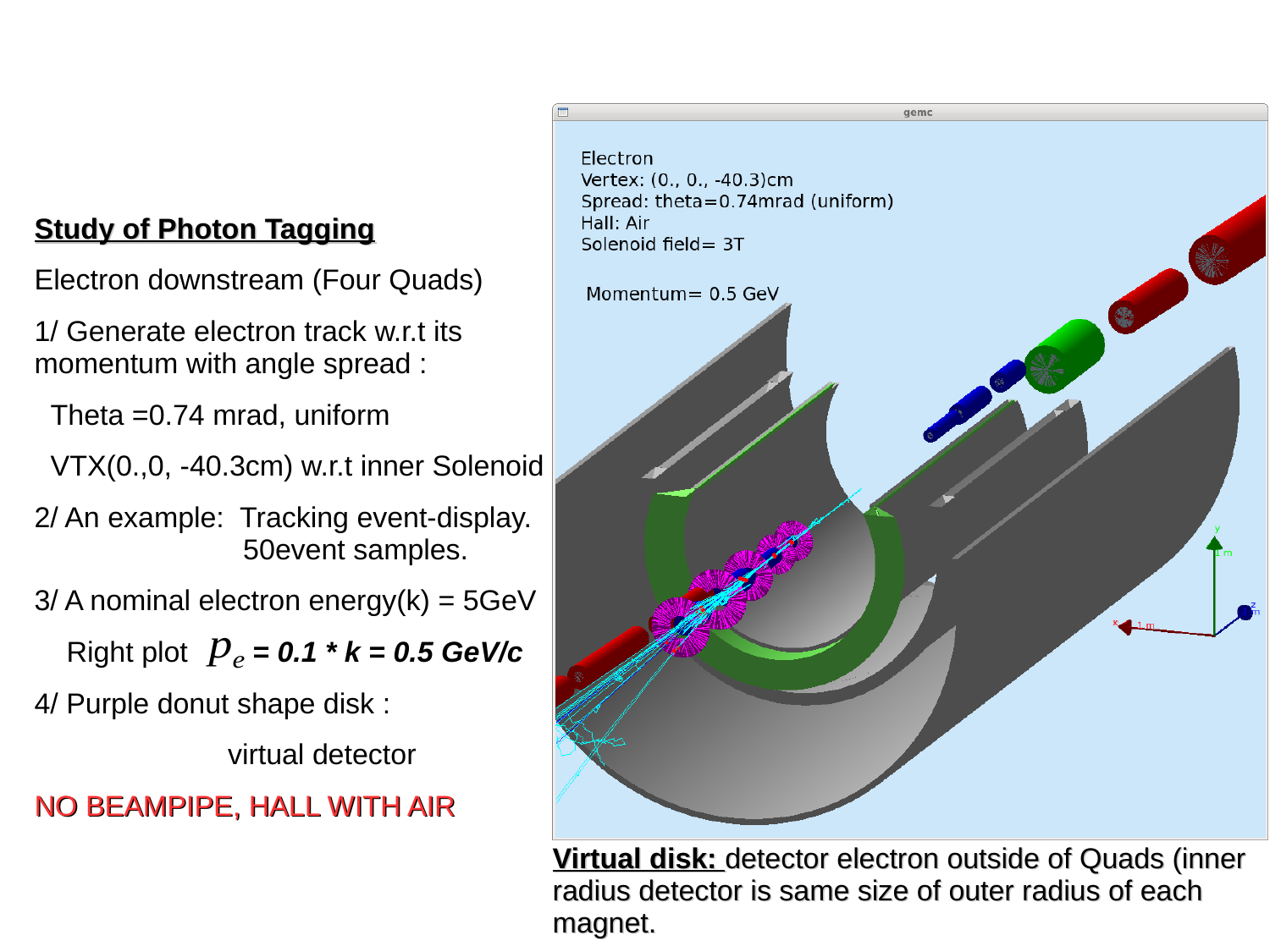Electron downstream (Four Quads)

1/ Generate electron track w.r.t its momentum with angle spread :

Theta =0.74 mrad, uniform

VTX(0.,0, -40.3cm) w.r.t inner Solenoid

2/ An example: Tracking event-display. 50event samples.

 $3/$  A nominal electron energy(k) =  $5GeV$ 

 $P_e = 0.2 * k = 1.$  GeV/c

4/ Purple donut shape disk :

virtual detector

NO BEAMPIPE, HALL WITH AIR

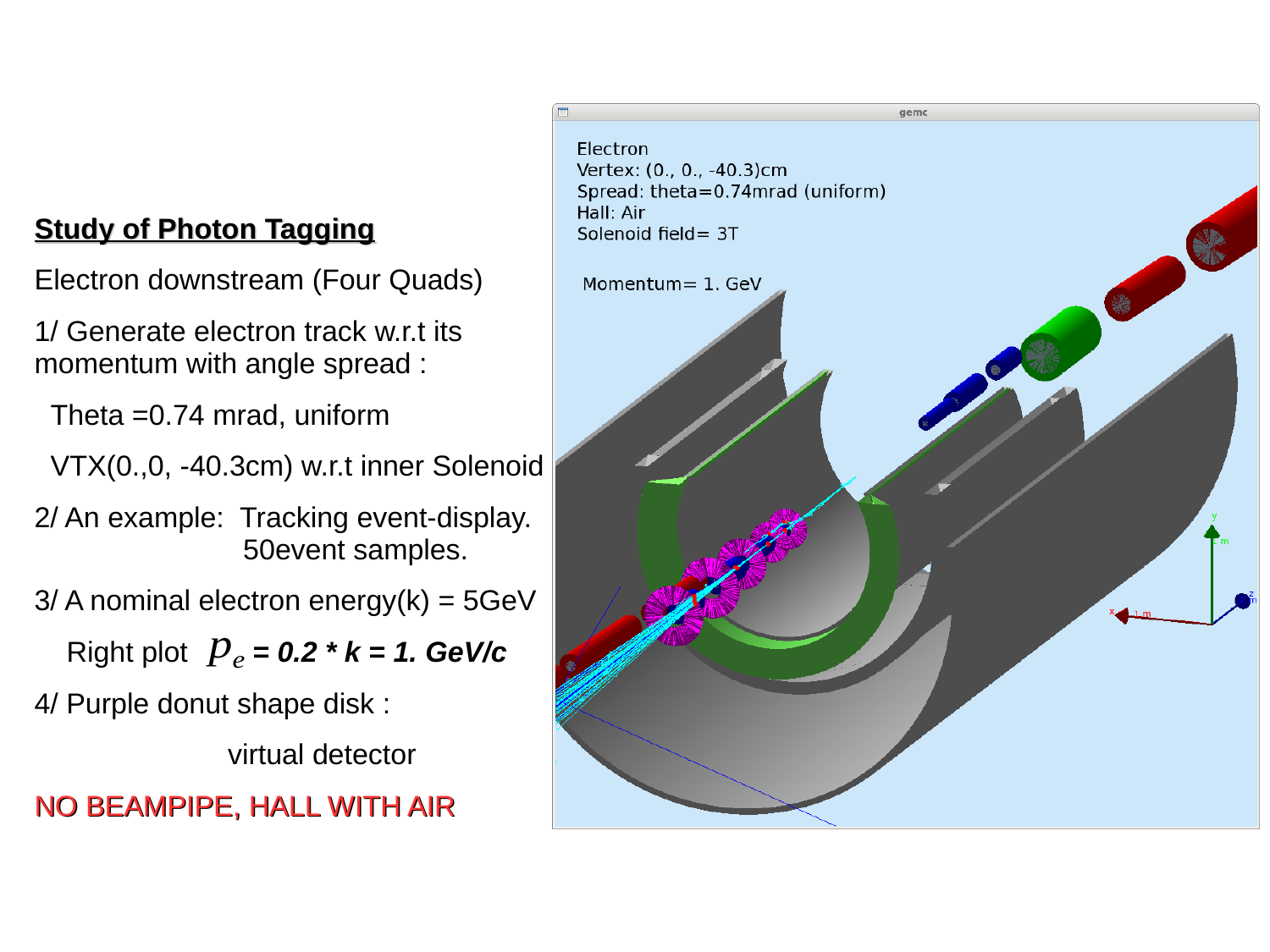Electron downstream (Four Quads)

1/ Generate electron track w.r.t its momentum with angle spread :

Theta =0.74 mrad, uniform

VTX(0.,0, -40.3cm) w.r.t inner Solenoid

2/ An example: Tracking event-display. 50event samples.

 $3/$  A nominal electron energy(k) =  $5GeV$ 

 $P_e = 0.4 * k = 2.$  GeV/c

4/ Purple donut shape disk :

virtual detector

NO BEAMPIPE, HALL WITH AIR

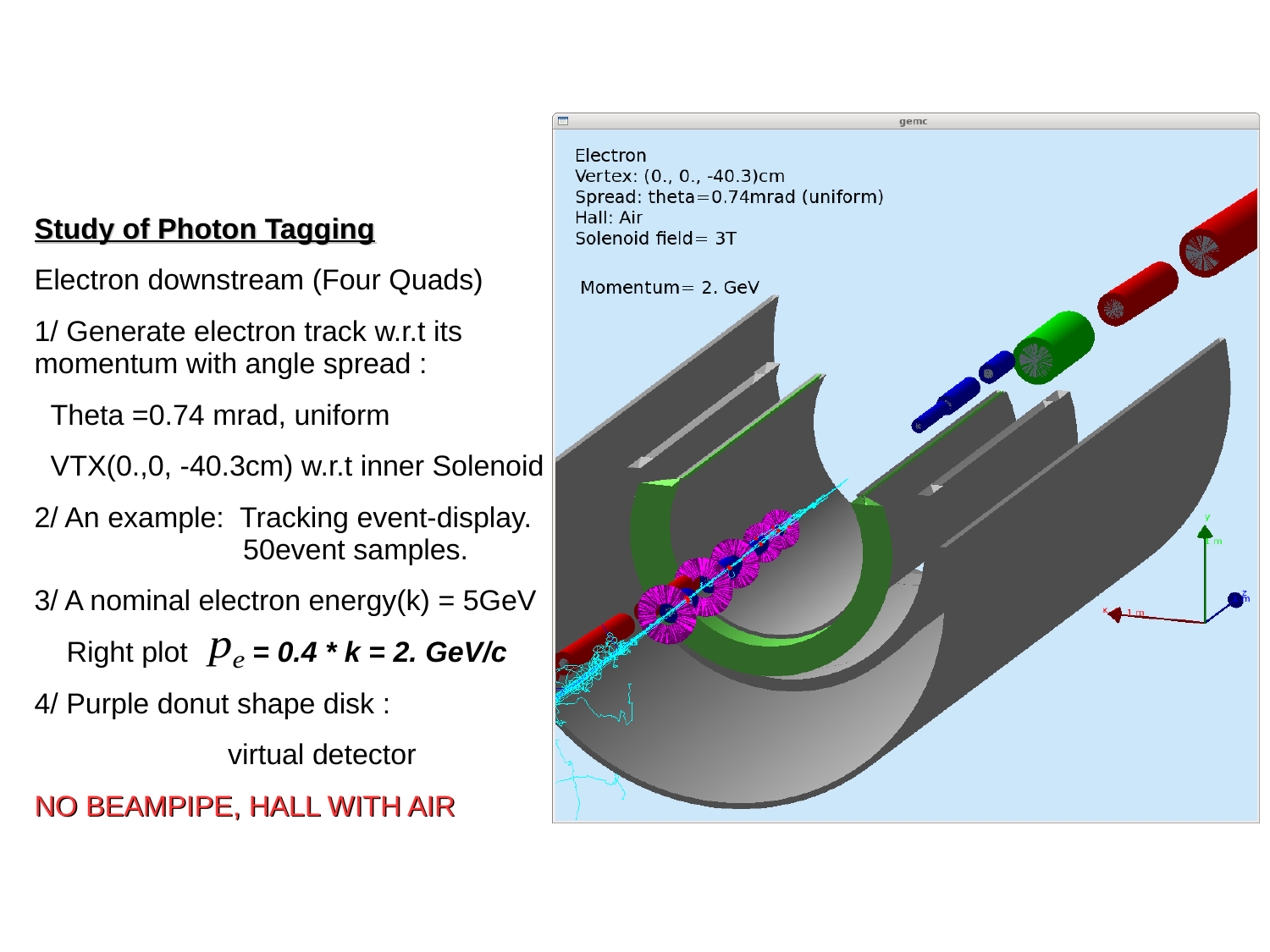Electron downstream (Four Quads)

1/ Generate electron track w.r.t its momentum with angle spread :

Theta =0.74 mrad, uniform

VTX(0.,0, -40.3cm) w.r.t inner Solenoid

2/ An example: Tracking event-display. 50event samples.

 $3/$  A nominal electron energy(k) =  $5GeV$ 

 $P_e = 0.6 * k = 3.$  *GeV/c* 

4/ Purple donut shape disk :

virtual detector

### NO BEAMPIPE, HALL WITH AIR

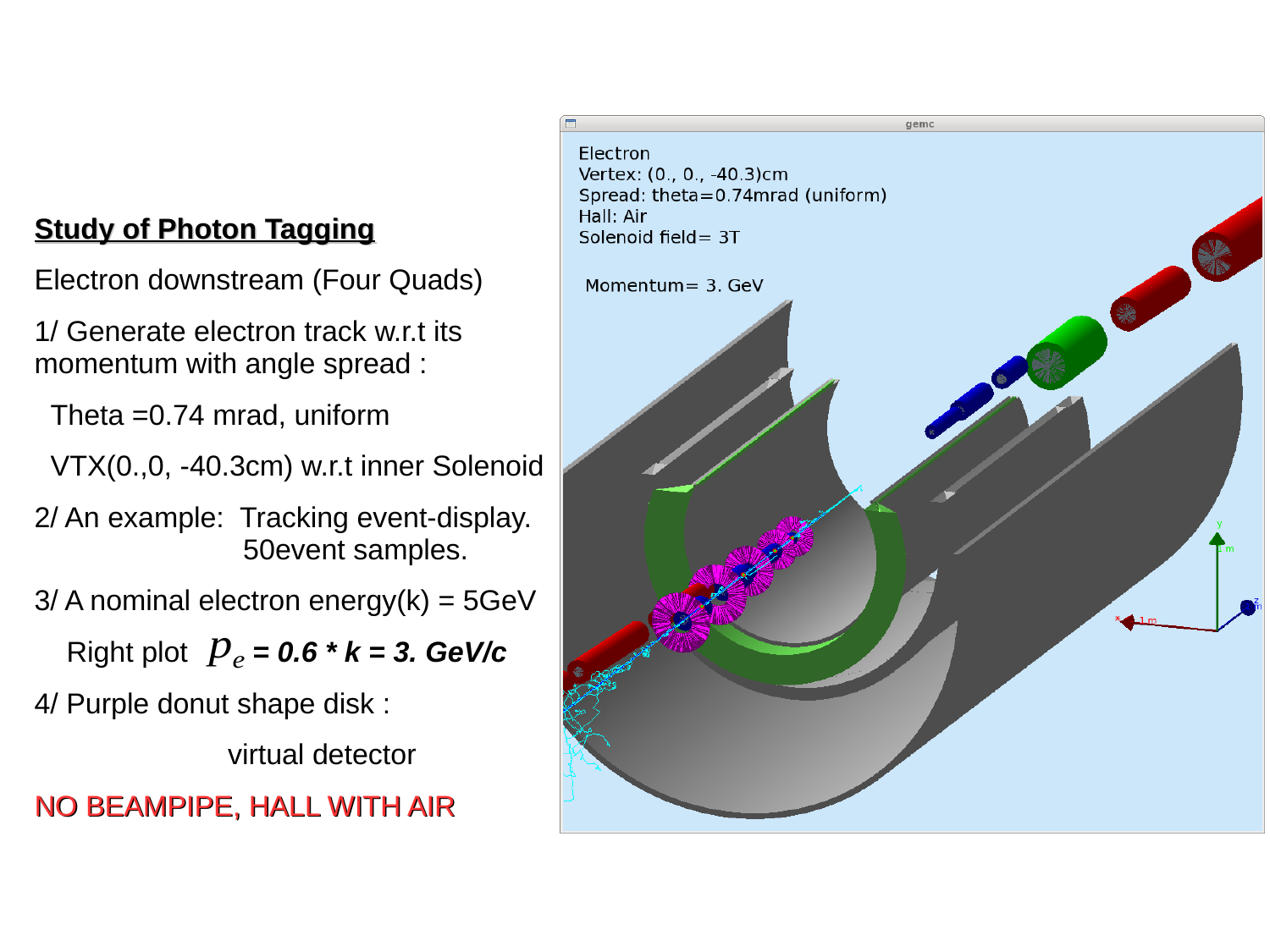Electron downstream (Four Quads)

1/ Generate electron track w.r.t its momentum with angle spread :

Theta =0.74 mrad, uniform

VTX(0.,0, -40.3cm) w.r.t inner Solenoid

2/ An example: Tracking event-display. 50event samples.

 $3/$  A nominal electron energy(k) =  $5GeV$ 

Right plot  $p_e$  = 1 \*  $k$  = 5 GeV/c

4/ Purple donut shape disk :

virtual detector

### NO BEAMPIPE, HALL WITH AIR



**Beam-air interaction:** this creates flaring rays along the beam-line, because there is no beam-pipe here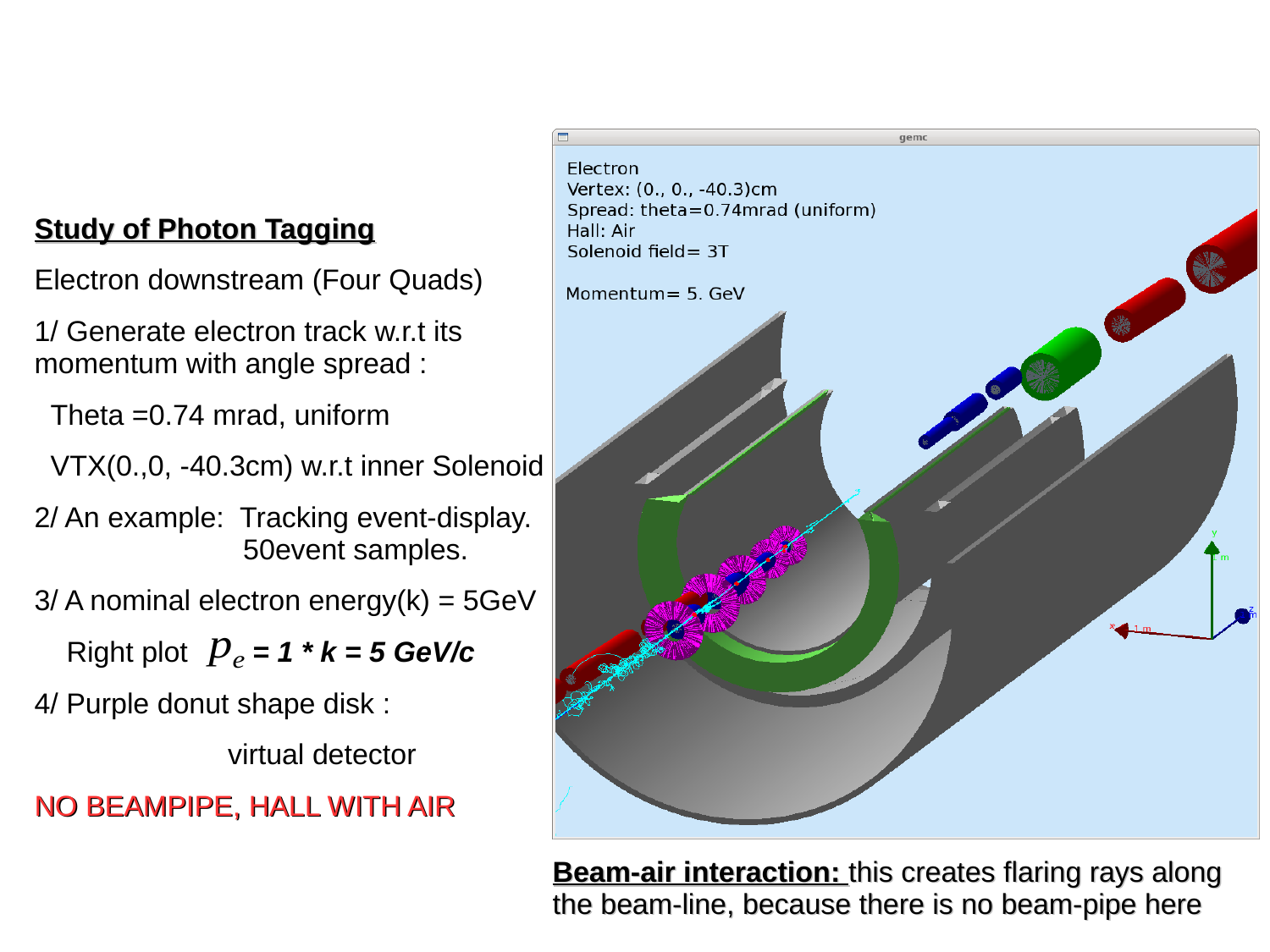## NO BEAMPIPE, HALL WITH AIR **EXAMPIPE, HALL WITH AIR**



**Beam-Air interaction produces** a flaring ray along beam-line (left). Once beampipe (inside vacuum), it shows a clean electron track (right).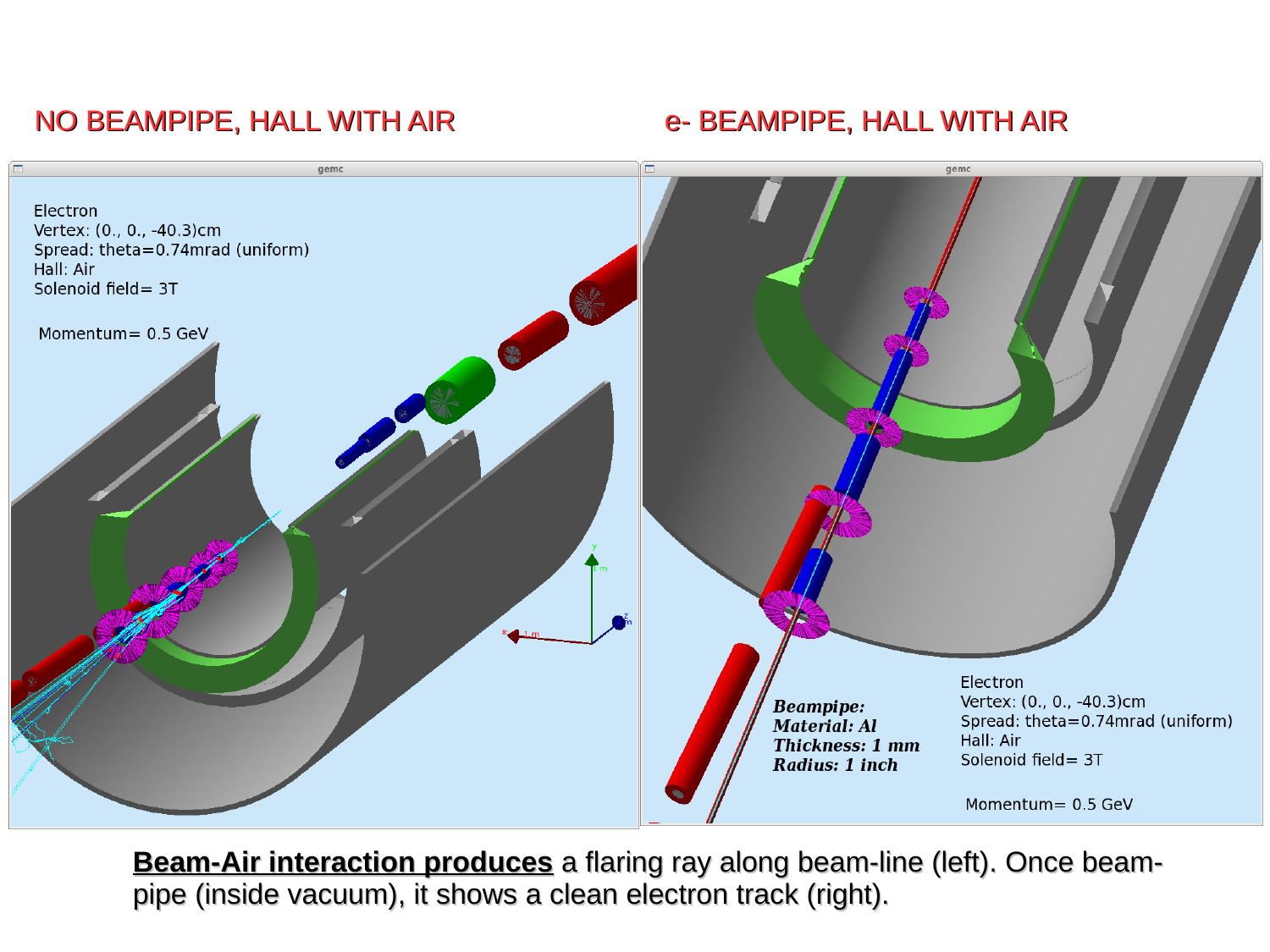## NO BEAMPIPE, HALL WITH AIR **EXAMPIPE, HALL WITH AIR**



**1/** This shows it is possible to measure photon energies of 0.9xbeam energy with out loss !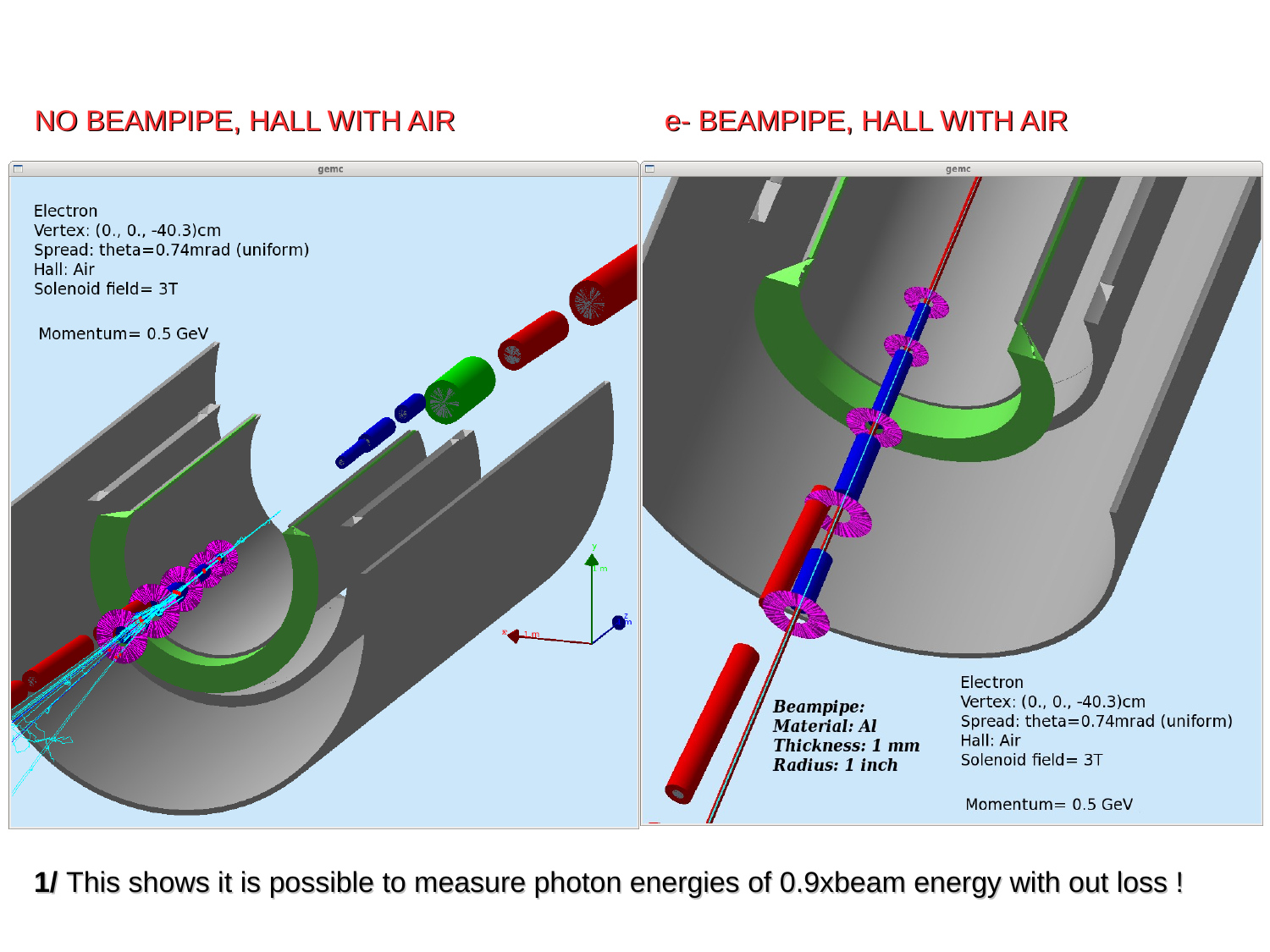## NO BEAMPIPE, HALL WITH AIR **E-BEAMPIPE, HALL WITH AIR**



# **To Do: 1/ Spread: Uniform vs. Gaussian 2/ Check: Electron angular distribution**